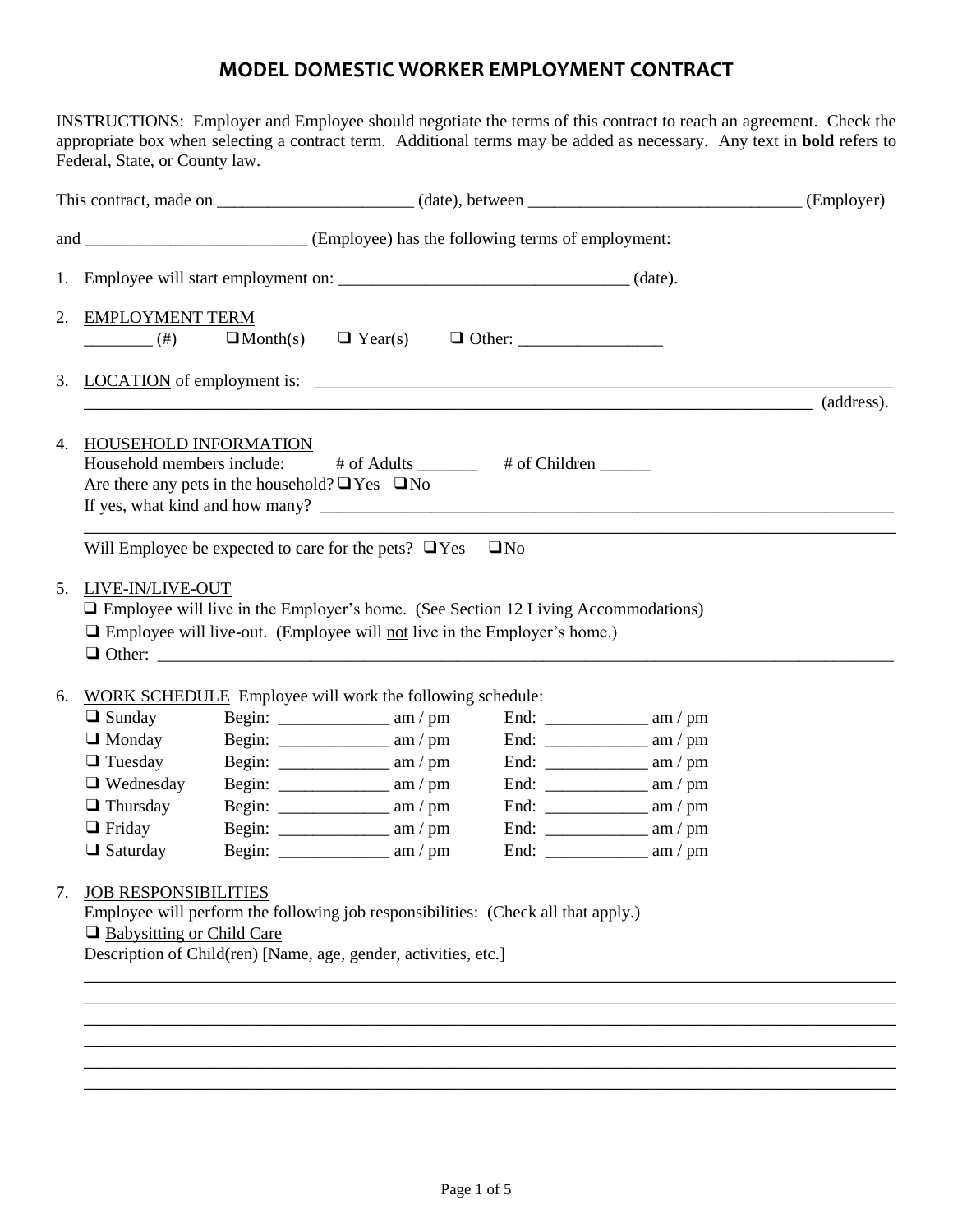❑ Adult Care

8. WAGES

Describe the adult(s), state why care is needed, and list the type(s) of care to be provided:

\_\_\_\_\_\_\_\_\_\_\_\_\_\_\_\_\_\_\_\_\_\_\_\_\_\_\_\_\_\_\_\_\_\_\_\_\_\_\_\_\_\_\_\_\_\_\_\_\_\_\_\_\_\_\_\_\_\_\_\_\_\_\_\_\_\_\_\_\_\_\_\_\_\_\_\_\_\_\_\_\_\_\_\_\_\_\_

|                 | $\Box$ House keeping List the specific tasks below:                                                                                                                                                                                                                                                   |
|-----------------|-------------------------------------------------------------------------------------------------------------------------------------------------------------------------------------------------------------------------------------------------------------------------------------------------------|
|                 | $\Box$ Vacuuming $\Box$ x per week $\Box$ Dusting $\Box$ x per week $\Box$ Mopping $\Box$ x per week                                                                                                                                                                                                  |
|                 | $\Box$ Dishwashing $\Box$ x per week $\Box$ Laundry $\Box$ x per week $\Box$ Cooking $\Box$ x per week                                                                                                                                                                                                |
|                 | $\Box$ Shopping __ x per week $\Box$ Bathrooms (#__) __ x per week                                                                                                                                                                                                                                    |
|                 |                                                                                                                                                                                                                                                                                                       |
|                 | $\Box$ Car pick-up $\Box$ x per week using $\Box$ Employer's car $\Box$ Employee's car                                                                                                                                                                                                                |
|                 |                                                                                                                                                                                                                                                                                                       |
|                 |                                                                                                                                                                                                                                                                                                       |
|                 |                                                                                                                                                                                                                                                                                                       |
| <b>Pet Care</b> |                                                                                                                                                                                                                                                                                                       |
|                 | $\Box$ Feeding $\Box$ x per day $\Box$ Walking $\Box$ x per day                                                                                                                                                                                                                                       |
|                 | $\Box$ Grooming $\Box$ x per week                                                                                                                                                                                                                                                                     |
|                 |                                                                                                                                                                                                                                                                                                       |
| <b>WAGES</b>    |                                                                                                                                                                                                                                                                                                       |
| a.              | The Employer will pay the Employee the following wages:                                                                                                                                                                                                                                               |
|                 | Regular rate of pay is \$________________ per hour.                                                                                                                                                                                                                                                   |
|                 | Overtime rate of pay is \$______________ per hour for every hour worked <u>over 40 hours per week</u> .                                                                                                                                                                                               |
|                 | Maryland law requires that workers be paid at least a minimum wage of \$8.75 per hour as of July 1, 2016                                                                                                                                                                                              |
|                 | (\$9.25 per hour effective July 1, 2017) and that workers receive overtime compensation at the rate of 1.5                                                                                                                                                                                            |
|                 |                                                                                                                                                                                                                                                                                                       |
|                 | times their regular hourly pay for each hour worked over 40 hours in a given 7-day work week.                                                                                                                                                                                                         |
|                 | Montgomery County, Maryland has set its Minimum Wage (for employers with two or more employees) at                                                                                                                                                                                                    |
|                 |                                                                                                                                                                                                                                                                                                       |
|                 | additional information on state minimum wage and county living wage laws.                                                                                                                                                                                                                             |
|                 | \$10.75 per hour as of July 1, 2016 (\$11.50 effective July 1, 2017). See Domestic Worker's Resource List for<br>b. Employee will receive compensation in addition to regular and/or overtime wages for the following conditions:<br>$\Box$ Sleepovers for live-out employee: $\frac{1}{2}$ per ____; |
|                 |                                                                                                                                                                                                                                                                                                       |
|                 | Overnight guests: \$______ per ____;                                                                                                                                                                                                                                                                  |
|                 | □ Addition to Employer's Household: \$<br>yer _____;                                                                                                                                                                                                                                                  |
|                 | $\Box$ Travel: \$______ per ____;                                                                                                                                                                                                                                                                     |
|                 |                                                                                                                                                                                                                                                                                                       |
| $\mathbf{c}$ .  | Employee will receive the following additional wages (bonus, commission, fringe benefit, other payment):                                                                                                                                                                                              |
|                 |                                                                                                                                                                                                                                                                                                       |
| d.              | <b>Wage Deductions</b>                                                                                                                                                                                                                                                                                |
|                 | Employer will make the following deductions from Employee's wages every pay period:                                                                                                                                                                                                                   |
|                 | $\Box$ Federal Taxes<br>$\Box$ State Taxes                                                                                                                                                                                                                                                            |
|                 | $\Box$ Municipal Taxes<br>$\Box$ Social Security                                                                                                                                                                                                                                                      |
|                 | Meals Amount: \$<br>□ Health Insurance Premium: \$                                                                                                                                                                                                                                                    |
|                 | Rent Amount: \$                                                                                                                                                                                                                                                                                       |
|                 | Employer will not deduct money if Employee breaks an item.                                                                                                                                                                                                                                            |
|                 | e. Wages will be paid:                                                                                                                                                                                                                                                                                |
|                 |                                                                                                                                                                                                                                                                                                       |
|                 | Wages will be paid by: $\Box$ Check $\Box$ Cash<br>f. Employer and Employee will both maintain a signed record of hours worked and payment of wages.                                                                                                                                                  |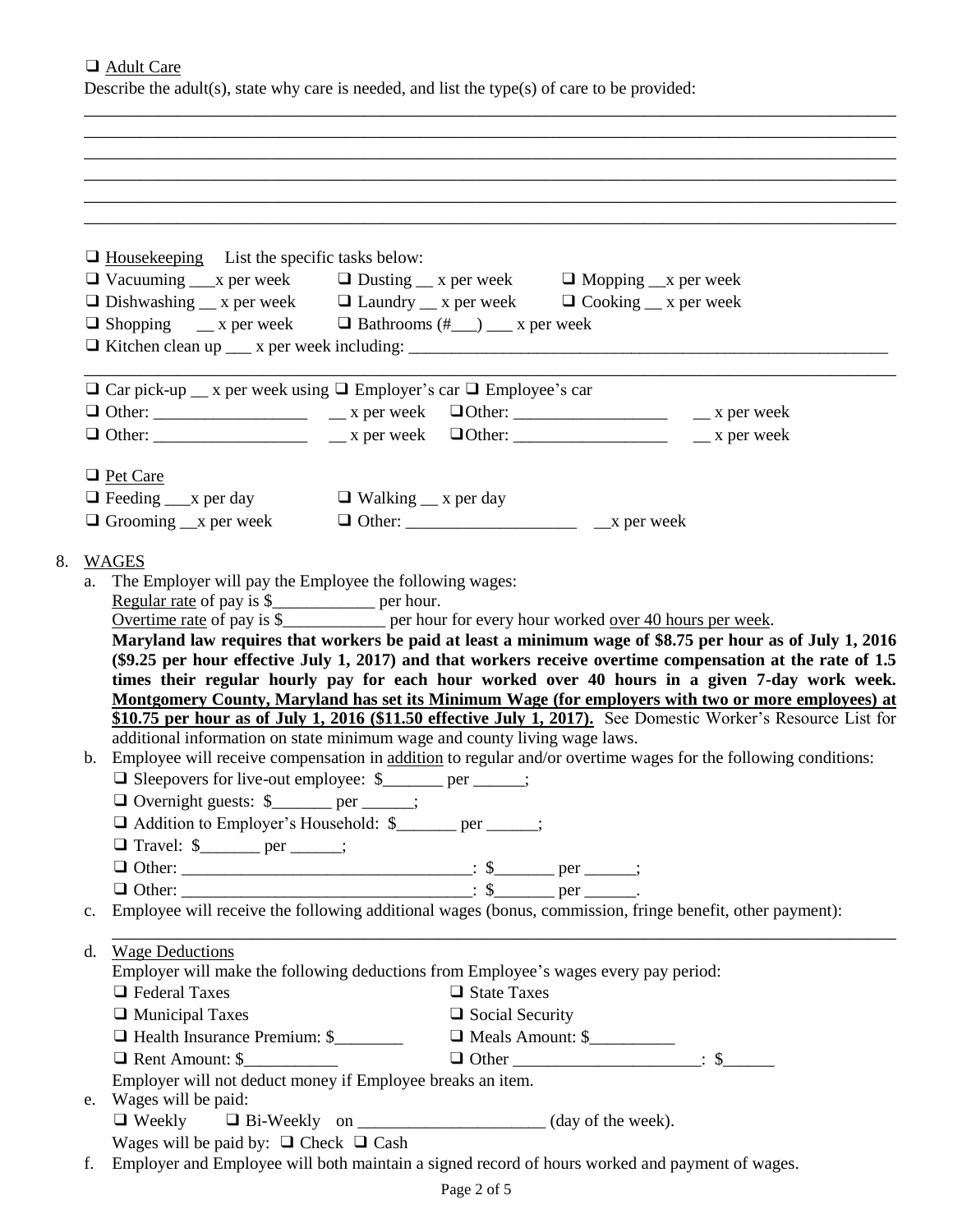- 9. BREAKS Employee will receive the following periodic breaks throughout the day:
	- $\Box$  15 minute break for every four (4) hours worked
		- ❑ Paid ❑ Unpaid
	- $\Box$  30 minute meal break for every eight (8) hours worked

❑ Paid ❑ Unpaid

❑ Other: \_\_\_\_\_\_\_\_\_\_\_\_\_\_\_\_\_\_\_\_\_\_\_\_\_\_\_\_\_\_\_\_\_\_\_\_\_\_\_\_\_\_\_\_\_\_\_\_\_\_\_\_\_\_\_\_\_\_\_\_\_\_\_\_\_\_\_\_\_\_\_\_\_\_\_\_\_\_\_\_\_\_\_\_\_\_

❑ Paid ❑ Unpaid

❑ Other: \_\_\_\_\_\_\_\_\_\_\_\_\_\_\_\_\_\_\_\_\_\_\_\_\_\_\_\_\_\_\_\_\_\_\_\_\_\_\_\_\_\_\_\_\_\_\_\_\_\_\_\_\_\_\_\_\_\_\_\_\_\_\_\_\_\_\_\_\_\_\_\_\_\_\_\_\_\_\_\_\_\_\_\_\_\_

❑ Paid ❑ Unpaid

## 10. LEAVE

- a. Employee will receive the following paid family sick leave:
	- $\Box$  Equivalent of one (1) work week paid family sick days every year (total of days).
	- ❑ Other: \_\_\_\_\_\_\_\_\_\_\_\_\_\_\_\_\_\_\_\_\_\_\_\_\_\_\_\_\_\_\_\_\_\_\_\_\_\_\_\_\_\_\_\_\_\_\_\_\_\_\_\_\_\_\_\_\_\_\_\_\_\_\_\_\_\_\_\_\_\_\_\_\_\_\_\_\_\_\_\_\_\_\_

Employee may use sick leave to attend to her or his own medical needs as well as those of any family member. Whenever sick leave is used, Employee will notify Employer before the start of the workday unless Employee is physically unable to do so. Employee will be entitled to carry over a maximum of one year of accrued family sick leave to the following year. Under Montgomery County's Earned Sick and Safe Law, employers must provide each employee with both paid and unpaid sick and safe leave for work performed in the County.

b. Employee will receive the following paid vacation leave:

 $\Box$  Equivalent of one (1) work week paid vacation days every year (total of  $\Box$  days).

❑ Other: \_\_\_\_\_\_\_\_\_\_\_\_\_\_\_\_\_\_\_\_\_\_\_\_\_\_\_\_\_\_\_\_\_\_\_\_\_\_\_\_\_\_\_\_\_\_\_\_\_\_\_\_\_\_\_\_\_\_\_\_\_\_\_\_\_\_\_\_\_\_\_\_\_\_\_\_\_\_\_\_\_\_\_

Employee will determine the timing of vacation leave. Employer cannot require Employee to take her or his vacation to coincide with that of the employer. Employee will make every attempt to provide a minimum of four (4) weeks advance notice of her or his intent to use vacation leave. Employee will be entitled to carry over a maximum of one year of accrued vacation leave to the following year.

- c. Employee will receive the following unpaid leave:
	- $\Box$  Equivalent of one (1) work week unpaid leave days every year (total of days). ❑ Other: \_\_\_\_\_\_\_\_\_\_\_\_\_\_\_\_\_\_\_\_\_\_\_\_\_\_\_\_\_\_\_\_\_\_\_\_\_\_\_\_\_\_\_\_\_\_\_\_\_\_\_\_\_\_\_\_\_\_\_\_\_\_\_\_\_\_\_\_\_\_\_\_\_\_\_\_\_\_\_\_\_\_\_
		-

Employee will make every attempt to provide a minimum of four (4) weeks advance notice of her or his intent to use unpaid leave.

d. Employee will receive the following paid holidays: (Check all that apply.)

| $\Box$ New Year's Day            | $\Box$ Martin Luther King, Jr.'s Birthday                                      |
|----------------------------------|--------------------------------------------------------------------------------|
| $\Box$ President's Day           | $\Box$ Memorial Day                                                            |
| $\Box$ Independence Day (July 4) | $\Box$ Labor Day                                                               |
| $\Box$ Columbus Day              | $\Box$ Veteran's Day                                                           |
| $\Box$ Thanksgiving Day          | $\Box$ Christmas Day (December 25)                                             |
| $\Box$ Other:                    | $\Box$ Other:                                                                  |
|                                  | If Employee is required to work on a paid holiday, Employee will receive Holid |

oliday Pay at a rate of 1.5 times her or his regular/overtime rate of pay.

# 11. OUT-OF-TOWN TRAVEL (Other than commute between Employee's home and place of employment.)

- a. If the Employer decides to travel outside of the local area with the Employee, Employer will cover all associated costs.
- b. Employee will be required to travel.  $\Box$  Yes  $\Box$  No
- c. Employer will provide the following minimum notice of travel plans:
	- $\Box$  Four (4) weeks

 $\Box$  Other:

- d. Employer will discuss travel plans with Employee if travel is required.
- e. If Employee is not required to travel, Employee will be paid when Employer is away.  $\Box$  Yes  $\Box$  No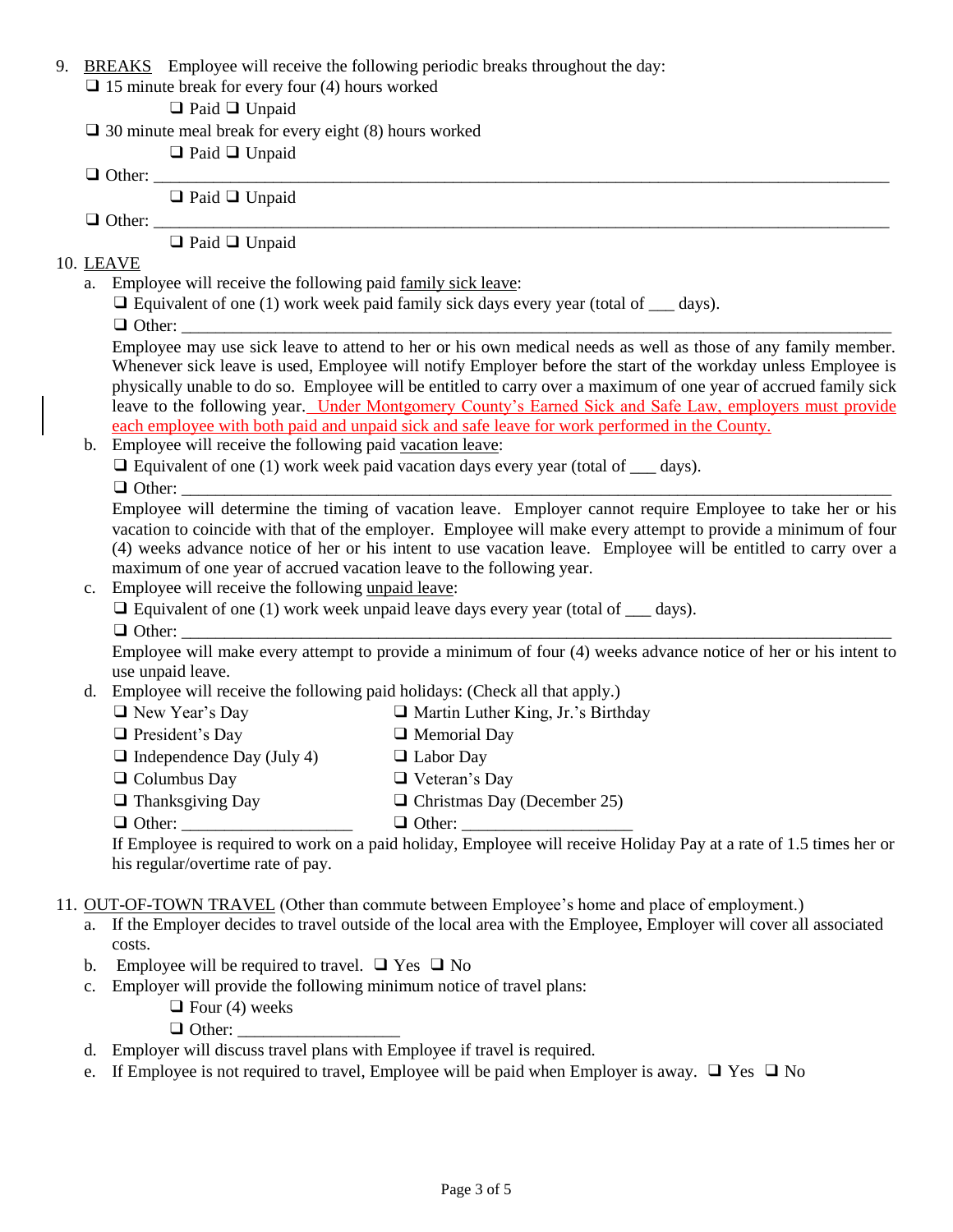#### 12. LIVING ACCOMMODATIONS

**County law requires that Employers provide live-in Employees with reasonable room and board accommodations. Such accommodations must meet all minimum standards for a dwelling unit as established in Chapter 26 of the Montgomery County Code; accommodations include, but are not limited to, a private room for sleeping with a door that can be locked. Employer shall also provide Employee with reasonable access to a kitchen, bathroom, and laundry facilities.** See Domestic Worker's Resource List for additional information.

#### 13. TELEPHONE

❑ Employee will have reasonable use of Employer's telephone for placing local calls. Employer may deduct the cost of Employee's long-distance calls from Employee's wages. ❑ Other: \_\_\_\_\_\_\_\_\_\_\_\_\_\_\_\_\_\_\_\_\_\_\_\_\_\_\_\_\_\_\_\_\_\_\_\_\_\_\_\_\_\_\_\_\_\_\_\_\_\_\_\_\_\_\_\_\_\_\_\_\_\_\_\_\_\_\_\_\_\_\_\_\_\_\_\_\_\_\_

\_\_\_\_\_\_\_\_\_\_\_\_\_\_\_\_\_\_\_\_\_\_\_\_\_\_\_\_\_\_\_\_\_\_\_\_\_\_\_\_\_\_\_\_\_\_\_\_\_\_\_\_\_\_\_\_\_\_\_\_\_\_\_\_\_\_\_\_\_\_\_\_\_\_\_\_\_\_\_\_\_\_\_\_\_\_\_

\_\_\_\_\_\_\_\_\_\_\_\_\_\_\_\_\_\_\_\_\_\_\_\_\_\_\_\_\_\_\_\_\_\_\_\_\_\_\_\_\_\_\_\_\_\_\_\_\_\_\_\_\_\_\_\_\_\_\_\_\_\_\_\_\_\_\_\_\_\_\_\_\_\_\_\_\_\_\_\_\_\_\_\_\_\_\_ \_\_\_\_\_\_\_\_\_\_\_\_\_\_\_\_\_\_\_\_\_\_\_\_\_\_\_\_\_\_\_\_\_\_\_\_\_\_\_\_\_\_\_\_\_\_\_\_\_\_\_\_\_\_\_\_\_\_\_\_\_\_\_\_\_\_\_\_\_\_\_\_\_\_\_\_\_\_\_\_\_\_\_\_\_\_\_

14. HEALTH INSURANCE Employer will provide Employee with Health Insurance. ❑ Yes ❑ No If Employer provides Health Insurance, the plan will cover:

| Insurance Provider:                                                   | Telephone:      |
|-----------------------------------------------------------------------|-----------------|
| <b>Subscriber Number:</b>                                             | Group Number:   |
| If Employee is to pay for part of the insurance, Employee will pay \$ | per pay period. |

- 15. REIMBURSEMENT Employer will reimburse Employee for any travel or other work-related pre-approved expenses. Such pre-approved expenses include but are not limited to, expenses for travel at the request of Employer, expenses incurred while caring for a child or children in Employee's charge, and other expenses related to the services Employee was hired to perform.
- 16. ❑ Employer will provide a minimum of two (2) days' notice whenever Employee is required to work late or when overtime is required.

\_\_\_\_\_\_\_\_\_\_\_\_\_\_\_\_\_\_\_\_\_\_\_\_\_\_\_\_\_\_\_\_\_\_\_\_\_\_\_\_\_\_\_\_\_\_\_\_\_\_\_\_\_\_\_\_\_\_\_\_\_\_\_\_\_\_\_\_\_\_\_\_\_\_\_\_\_\_\_\_\_\_\_\_\_\_\_\_\_\_\_\_\_\_

\_\_\_\_\_\_\_\_\_\_\_\_\_\_\_\_\_\_\_\_\_\_\_\_\_\_\_\_\_\_\_\_\_\_\_\_\_\_\_\_\_\_\_\_\_\_\_\_\_\_\_\_\_\_\_\_\_\_\_\_\_\_\_\_\_\_\_\_\_\_\_\_\_\_\_\_\_\_\_\_\_\_\_\_\_\_\_\_\_\_\_\_\_\_

\_\_\_\_\_\_\_\_\_\_\_\_\_\_\_\_\_\_\_\_\_\_\_\_\_\_\_\_\_\_\_\_\_\_\_\_\_\_\_\_\_\_\_\_\_\_\_\_\_\_\_\_\_\_\_\_\_\_\_\_\_\_\_\_\_\_\_\_\_\_\_\_\_\_\_\_\_\_\_\_\_\_\_\_\_\_\_\_\_\_\_\_\_\_ \_\_\_\_\_\_\_\_\_\_\_\_\_\_\_\_\_\_\_\_\_\_\_\_\_\_\_\_\_\_\_\_\_\_\_\_\_\_\_\_\_\_\_\_\_\_\_\_\_\_\_\_\_\_\_\_\_\_\_\_\_\_\_\_\_\_\_\_\_\_\_\_\_\_\_\_\_\_\_\_\_\_\_\_\_\_\_\_\_\_\_\_\_\_

\_\_\_\_\_\_\_\_\_\_\_\_\_\_\_\_\_\_\_\_\_\_\_\_\_\_\_\_\_\_\_\_\_\_\_\_\_\_\_\_\_\_\_\_\_\_\_\_\_\_\_\_\_\_\_\_\_\_\_\_\_\_\_\_\_\_\_\_\_\_\_\_\_\_\_\_\_\_\_\_\_\_\_\_\_\_\_\_\_\_\_\_\_\_ \_\_\_\_\_\_\_\_\_\_\_\_\_\_\_\_\_\_\_\_\_\_\_\_\_\_\_\_\_\_\_\_\_\_\_\_\_\_\_\_\_\_\_\_\_\_\_\_\_\_\_\_\_\_\_\_\_\_\_\_\_\_\_\_\_\_\_\_\_\_\_\_\_\_\_\_\_\_\_\_\_\_\_\_\_\_\_\_\_\_\_\_\_\_

- ❑ Other: \_\_\_\_\_\_\_\_\_\_\_\_\_\_\_\_\_\_\_\_\_\_\_\_\_\_\_\_\_\_\_\_\_\_\_\_\_\_\_\_\_\_\_\_\_\_\_\_\_\_\_\_\_\_\_\_\_\_\_\_\_\_\_\_\_\_\_\_\_\_\_\_\_\_\_\_\_\_\_\_\_\_\_\_\_\_
- 17. ❑ Employer will provide transportation or taxi fare if Employee is required to work late. ❑ Other: \_\_\_\_\_\_\_\_\_\_\_\_\_\_\_\_\_\_\_\_\_\_\_\_\_\_\_\_\_\_\_\_\_\_\_\_\_\_\_\_\_\_\_\_\_\_\_\_\_\_\_\_\_\_\_\_\_\_\_\_\_\_\_\_\_\_\_\_\_\_\_\_\_\_\_\_\_\_\_\_\_\_\_\_\_\_
- 18. ❑ Employee will be entitled to a raise of at least 5% every year.  $\Box$  Other:
- 19. Rights of the Employer, if any, to require Employee to perform duties that are not specified in the contract:
	- ❑ None

❑ Other: \_\_\_\_\_\_\_\_\_\_\_\_\_\_\_\_\_\_\_\_\_\_\_\_\_\_\_\_\_\_\_\_\_\_\_\_\_\_\_\_\_\_\_\_\_\_\_\_\_\_\_\_\_\_\_\_\_\_\_\_\_\_\_\_\_\_\_\_\_\_\_\_\_\_\_\_\_\_\_\_\_\_\_\_\_\_

 $20. \Box$  Other:

21.  $\Box$  Other: